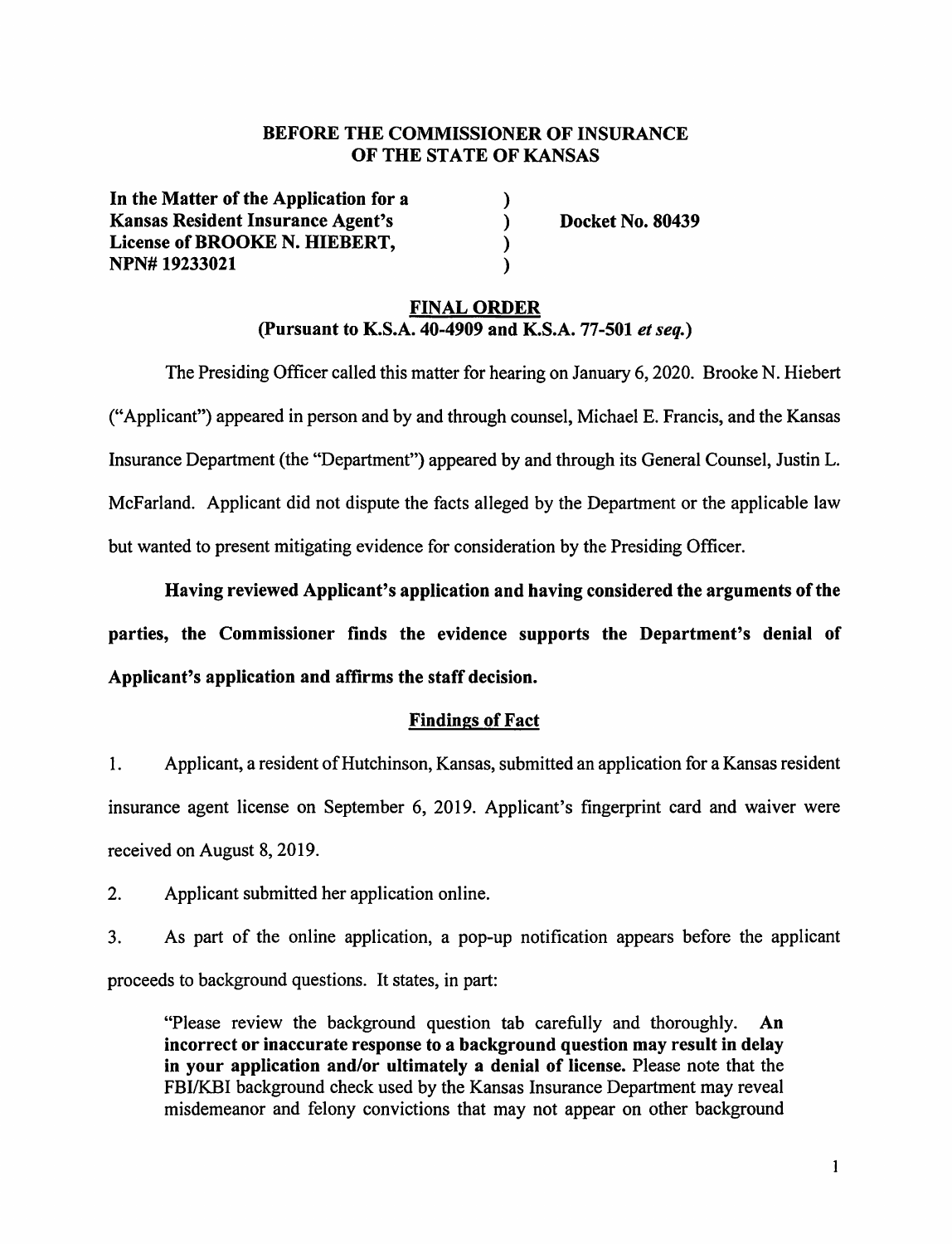checks. This includes those which may have been expunged or for which a diversion was received." [Emphasis added.]

4. The pop-up notification requires the Applicant to affirmatively acknowledge reading the

notification, which states:

"Click here to acknowledge that you read, understand and agree to the information on this page. Then click "continue."

5. The Applicant is not able to proceed to the background questions until clicking on the

acknowledgement box.

6. Background question la under item 38 of the application asks:

"Have you ever been convicted of a misdemeanor, had a judgment withheld or deferred, or are you currently charged with committing a misdemeanor?"

Applicant answered "no."

7. At the end of the application, the Applicant signed the Applicant's Certification and

Attestation portion of the application which states, in part:

The Applicant must read the following very carefully:

I hereby certify that, *under penalty of perjury,* all of the information submitted in this application and attachments is true and complete. I am aware that submitting false information or omitting pertinent or material information in connection with this application is grounds for license revocation or denial of the license  $\dots$ [Emphasis added.]

8. As part of the application process an applicant must be fingerprinted for purposes of a background check and sign a fingerprint waiver agreement.

9. The application requires that a written statement explaining the circumstances of any misdemeanor or felony conviction, along with the charging document and an official document showing the resolution of the charges, be included with the application.

10. The Department notified Applicant by letter dated September 24, 2019, that the application was missing documents and not complete.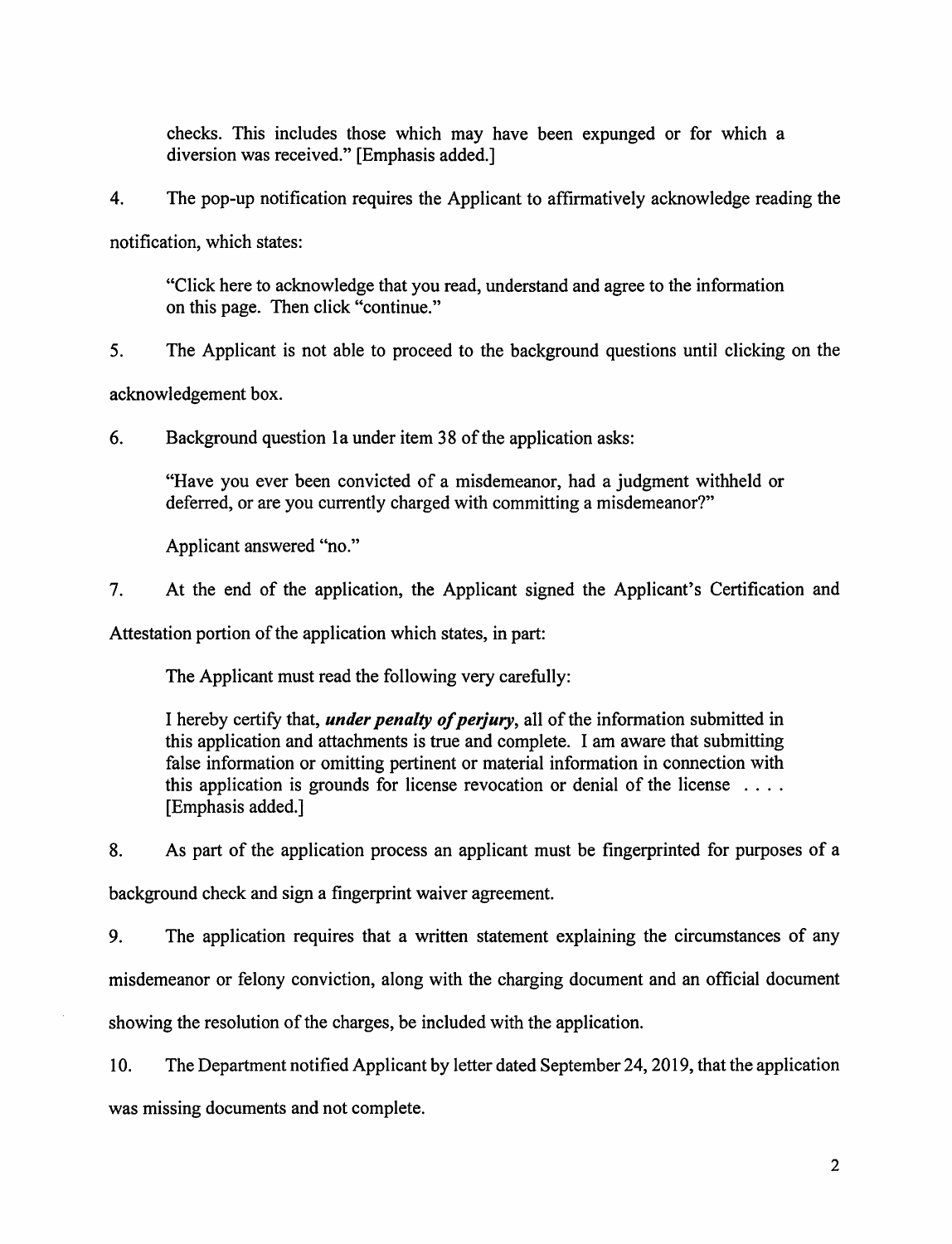11. Applicant provided the necessary documents on September 25, 2019, which showed the following conviction:

October 17, 2018, Hutchinson Municipal Court, Case No. 18MO695, Disorderly Conduct (Misdemeanor).

12. The document from the Hutchison Municipal Court indicates the Applicant was initially charged with "Battery, Knowingly Causing Physical Contact .... " This charge was amended to the Disorderly Conduct charge to which she pied "no contest."

13. Applicant and her mother sent letters to the Department dated September 25, 2019. In

Applicant's letter she advised that at the time of the incident that gave rise to the disorderly conduct



Applicant reported that she got into a verbal dispute with her which led to a physical altercation.

14. Applicant stated in her letter that she was told by her attorney that the disorderly conduct charge would not affect her in the future so she did not believe that she needed to document this on her application.

15. By letter dated September 26, 2019, Department licensing staff notified Applicant that her application was denied pursuant to K.S.A.  $40-4909(a)(1)$ , based on Applicant's failure to provide complete and accurate information required by the Application, and K.S.A. 40-4909(a)(6) based on Applicant's conviction.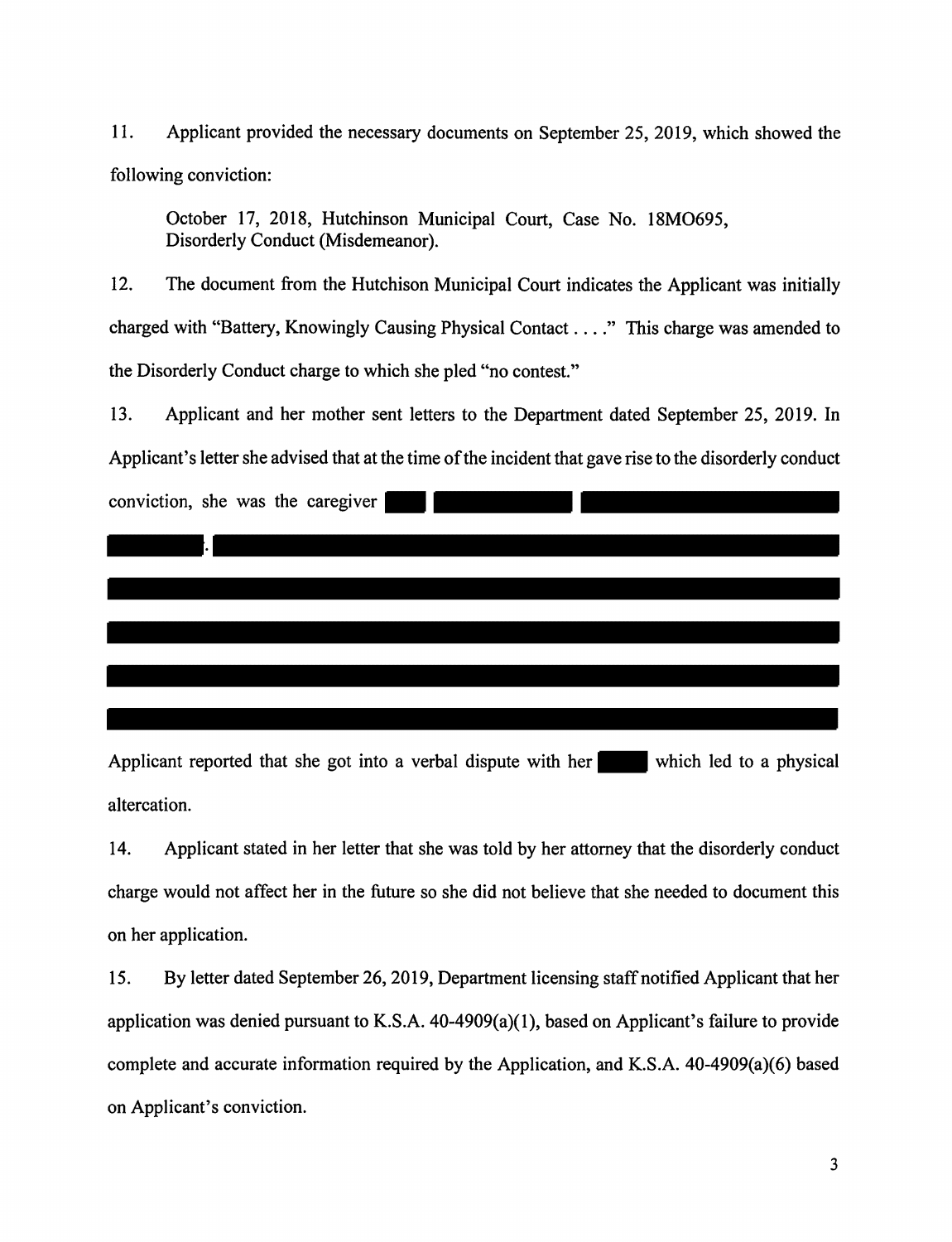16. Applicant filed a timely request for a hearing.

17. At the evidentiary hearing Applicant explained that she retained an attorney to defend her in the charges resulting from the altercation with her Applicant stated that the attorney did not explain to her that a disorderly conduct charge was a misdemeanor and that she did not understand that she needed to mark ''yes" on question la under item 38 of her application. On cross-examination, Applicant reported that she did not consult with her attorney prior to filling out the application. However, Applicant reported that she contacted her attorney after receiving an email from the Department requesting additional documents because she did not know how to get the court documents.

18. Applicant's mother testified that she wrote the letter to the Department to explain the circumstances surrounding Applicant's disorderly conduct charge. However, Applicant's mother stated that she was not at the home when the incident occurred. She also testified that Applicant called her to ask how to answer question la under item 38, but she did not know how the Applicant should answer the question.

19. The Applicant has worked at KSFA Insurance Agency ("KFSA") since July 2019 as a customer service representative. Mr. Lee Gleason, Vice President of Sales at KFSA, testified by phone regarding Applicant's character and job performance. Mr. Gleason stated that Applicant has a positive attitude and that there are no concerns regarding Applicant's honesty or the manner in which she works with other people. He described her as polite and professional. He did not have concerns about her being violent. On cross-examination, Mr. Gleason advised that he is not Applicant's direct supervisor, but is part of the senior management team.

20. Letters were provided on the Applicant's behalf by KFSA's Director of Operations and its Operations Manager attesting to the Applicant's good character, work ethic and professionalism.

4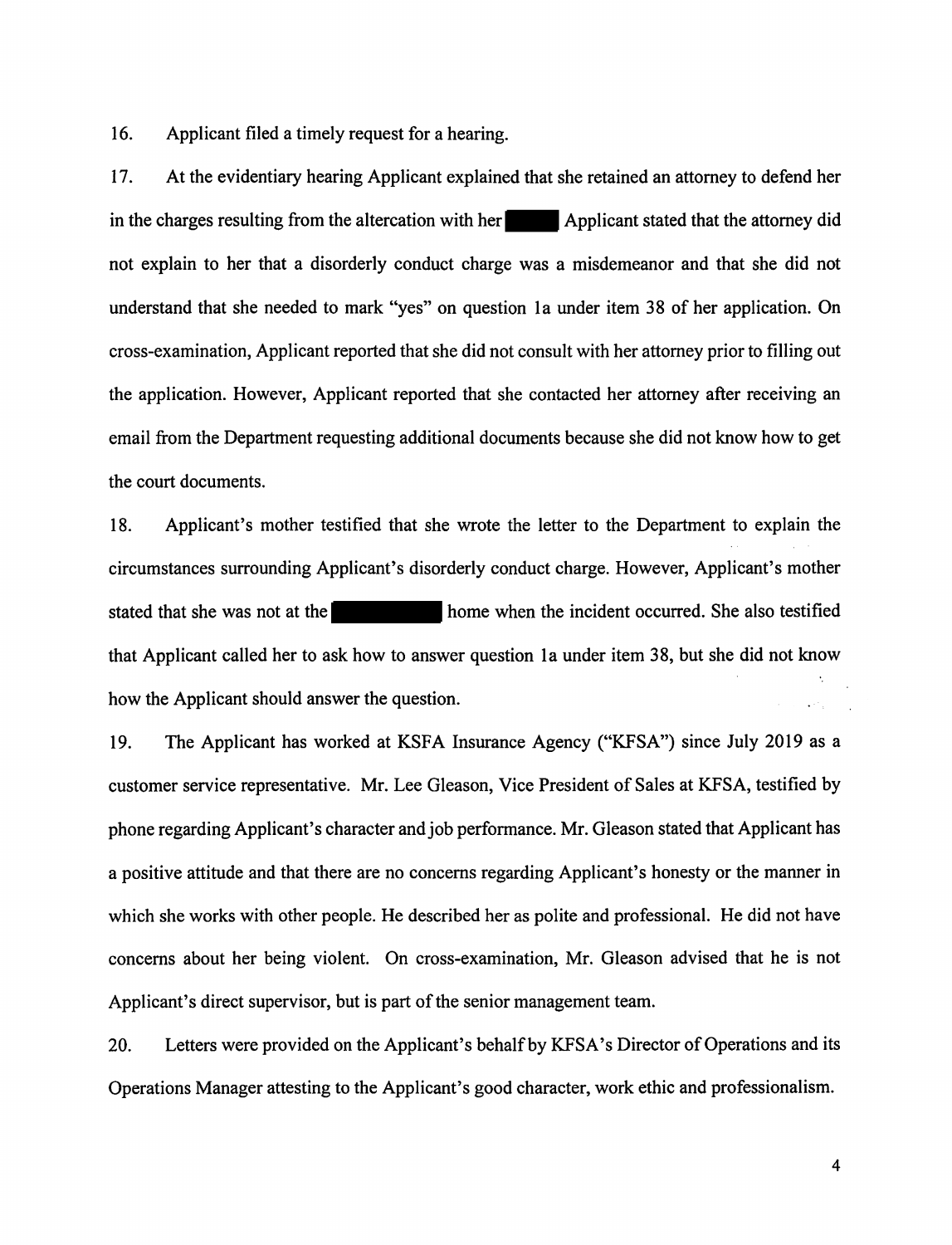21. Counsel for the Department asked the Presiding Officer to take into account that the Department requires candor and truthfulness when applicants complete licensing applications. In addition, the Department expects applicants to demonstrate that they have the ability to be precise and accurate in filling out applications for insurance coverage on behalf of consumers. The failure to accurately and truthfully complete a licensing application creates a concern that the Applicant may not be accurate, precise and truthful in completing insurance applications for clients. Counsel stated that K.S.A. 40-4909 gives the Commissioner the discretion to deny applications based on the various reasons set forth in statute. Applicant marked "no" on her application despite her October 17, 2018, misdemeanor conviction. Applicant had notice that she needed to read and review the background questions carefully. Applicant asked her mother how to answer the question, rather than contact her attorney or the Producer Licensing Division for clarification.

22. Counsel for Applicant acknowledged that Applicant violated the statute when she answered "no" to question 1a. Counsel argued that Applicant made an honest mistake because she did not understand that the disorderly conduct charge was a misdemeanor. She should not be considered a dishonest person nor a threat to the public.

#### **Applicable Law**

23. Pursuant to K.S.A. 77-526(a), the Assistant Commissioner of Insurance acting on behalf of the Commissioner of Insurance as the agency head, as provided in K.S.A. 77-547, is empowered to render a Final Order.

24. Before approving an application for a Kansas resident insurance agent's license, the Commissioner has the statutory obligation to "determine that the applicant ... has not committed any act that is grounds for denial pursuant to this section or suspension or revocation pursuant to **K.S.A.** 40-4909, and amendments thereto." **K.S.A.** 40-4905.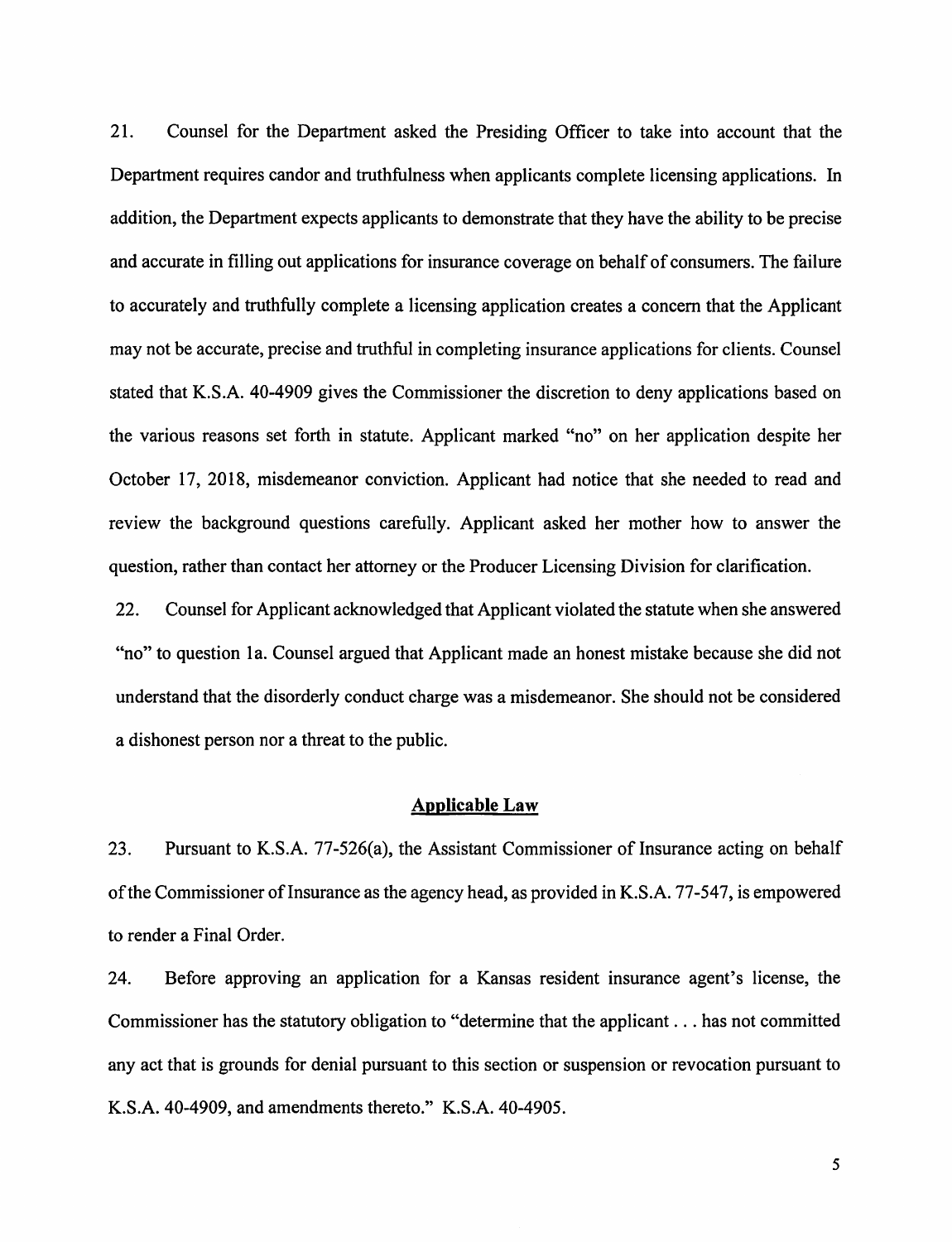25. Pursuant to K.S.A. 40-4909(a)(l), the Commissioner may deny, suspend, revoke or refuse renewal of the license of a person who has provided incorrect, misleading, incomplete or untrue information in the license application.

26. Pursuant to K.S.A. 40-4909(a)(6), the Commissioner may deny, suspend, revoke or refuse renewal of the license of a person who has "been convicted of a misdemeanor or felony.

27. The Kansas Supreme Court has not had occasion to discuss the factors the Commissioner should consider when exercising his or her discretion under **K.S.A.** 40-4909(a)(6). However, the Court has reviewed the denial of an application for a real estate license by the Kansas Real Estate Commission. See *In re Gates,* 273 Kan. 1025 (2002). The court noted that the rules adopted by the Kansas Supreme Court for the admission of attorneys are akin to the determination of whether a real estate license application should be granted or denied. The factors to be considered are:

- 1. the applicant's age at the time of the conduct;
- 2. the recency of the conduct;
- 3. the reliability of the information concerning the conduct;
- 4. the seriousness of the conduct;
- 5. the factors underlying the conduct;
- 6. the cumulative effect of the conduct of information;
- 7. evidence of rehabilitation;
- 8. the applicant's social contributions since the conduct;
- 9. candor in the admissions process; and
- 10. materiality of any omissions or misrepresentations.

28. The Commissioner considers the direction given on the exercise of discretion in determining whether a real estate license should be granted or denied to be applicable in the consideration of granting insurance agent licenses.

# **Findings of Fact and Conclusions of Law**

29. The Commissioner has jurisdiction over Applicant as well as the subject matter of this proceeding, and such proceeding is held in the public interest.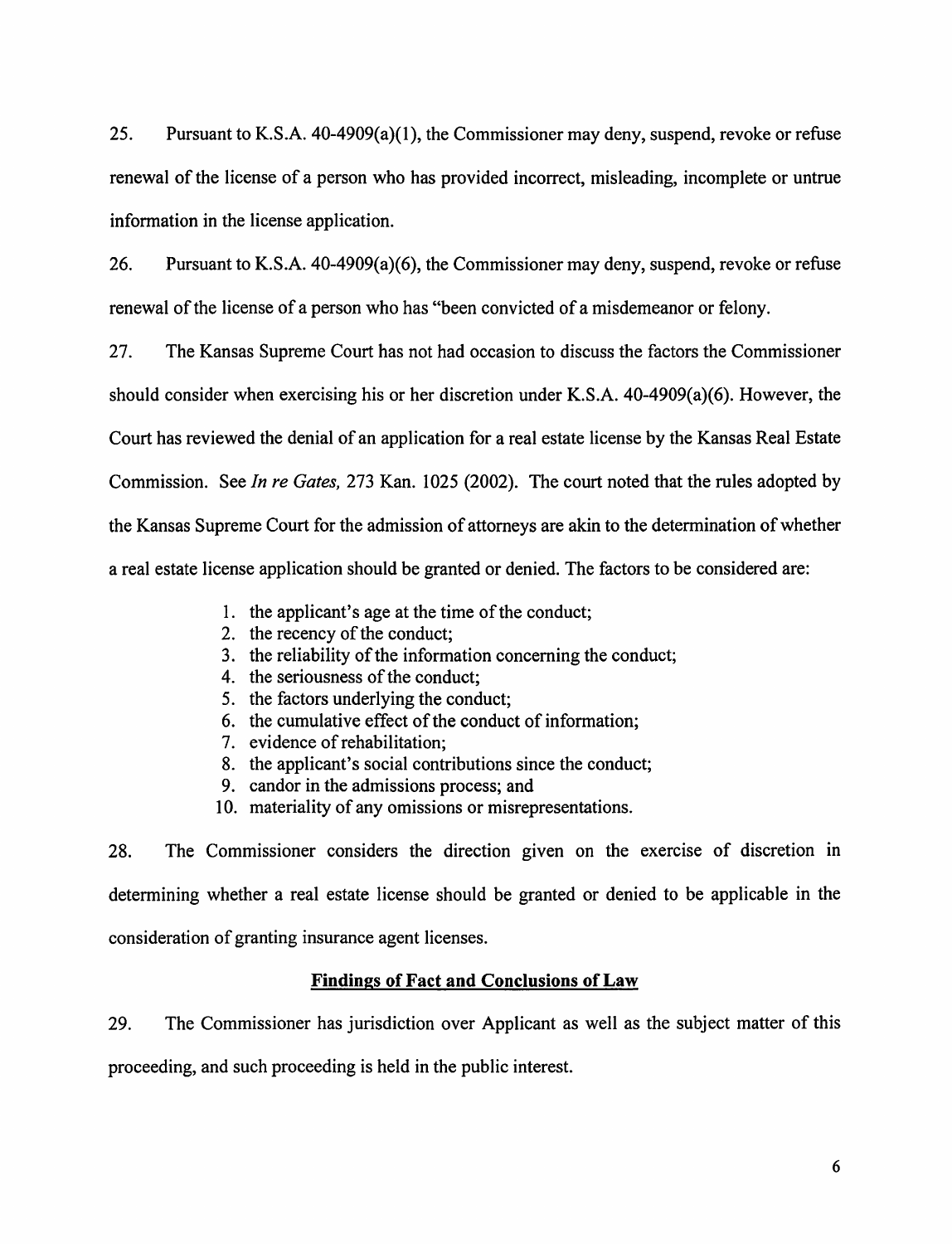30. The Assistant Commissioner of Insurance, as the Presiding Officer, is acting on behalf of the Commissioner of Insurance as the agency head and is empowered to render a Final Order.

31. The Commissioner has considered the factors most favorable to Applicant. Specifically that Applicant testified that she did not know that her disorderly conduct conviction was a misdemeanor, Applicant promptly provided the requested documentation regarding the misdemeanor after being notified by the Department, and Applicant is well-regarded in her workplace.

32. There are two separate and distinct actions by the Applicant which must be reviewed by the Commissioner in considering the factors that weigh most heavily against the Applicant. One is the disorderly conduct charge, and the other is the Applicant's failure to honestly and accurately complete the background section of the application.

33. With regard to the disorderly conduct charge, the factors that weigh against the Applicant include that she was vears old at the time of her plea of no contest to the charge, the plea of no contest was less than one year prior to the date of her application, and insufficient time has passed to render assurance that such conduct would not occur again. The conduct was of such a serious nature that the Applicant was initially charged with battery. While the physical altercation was with a family member, there is insufficient evidence to determine that the Applicant would not act in a similar fashion if engaged in a contentious argument or dispute with a non-family member.

34. The misconduct which is of most concern is the Applicant's failure to disclose the misdemeanor conviction on her application. Such nondisclosure is taken very seriously by the Commissioner. The Applicant had specific notice from the online pop-up that care should be taken in completion of the background questions, and that disclosure of a misdemeanor conviction is required.

7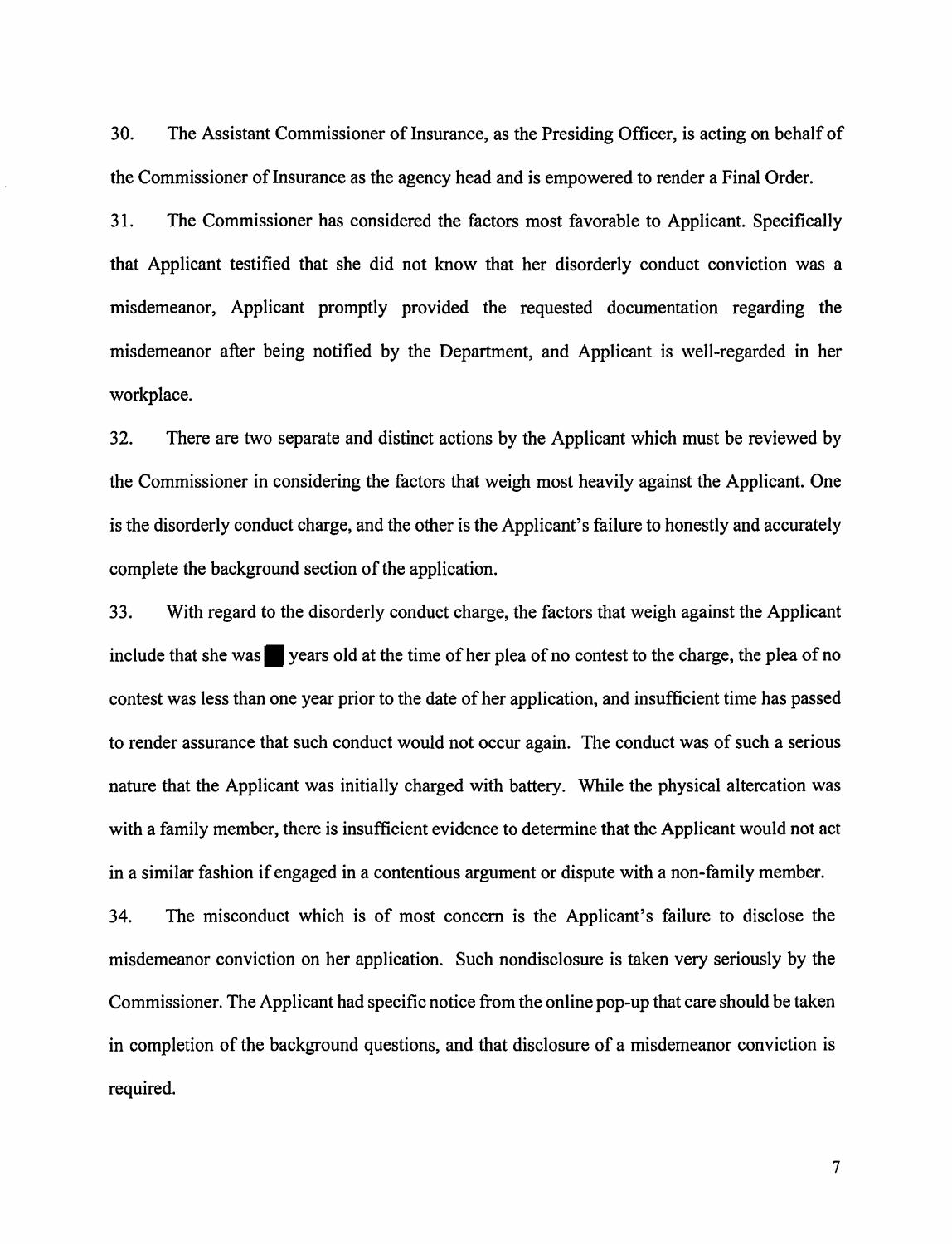35. Applicant's testimony that she did not understand the disorderly conduct constituted a misdemeanor is not credible. She was originally charged with battery and considered it a serious enough matter to retain an attorney to assist in her defense. It required her to be adjudicated before a municipal court judge. She was given a suspended sentence of 365 days. It cannot be equated with something less than a misdemeanor, such as a parking ticket or traffic citation. The fact that her attorney advised her that the charge "would not affect [her] in the future" does not mean it was not a misdemeanor or that she would not have to disclose it for certain purposes.

36. Applicants are specifically directed in the pop-up to contact the Producer Licensing Division if they have questions about answering background questions. Instead, she asked her mother whether she should disclose the charge, which in itself indicates the Applicant had a concern that it possibly needed to be disclosed. Finally, the Applicant certified under penalty of perjury that all of the information submitted in her application was true and complete.

3 7. Because the Department has been faced with increasing incidences of license applicants failing to disclose prior misdemeanor and felony convictions, it implemented changes to the online application process specifically designed to alert applicants of the need to exercise care in completing the background questions. Failure to give proper attention to the guidance and warnings in the pop-up has a direct bearing, in the opinion of the Commissioner, on whether an applicant can or will exercise the necessary care in completing applications for insurance clients, which could result in harm to such clients.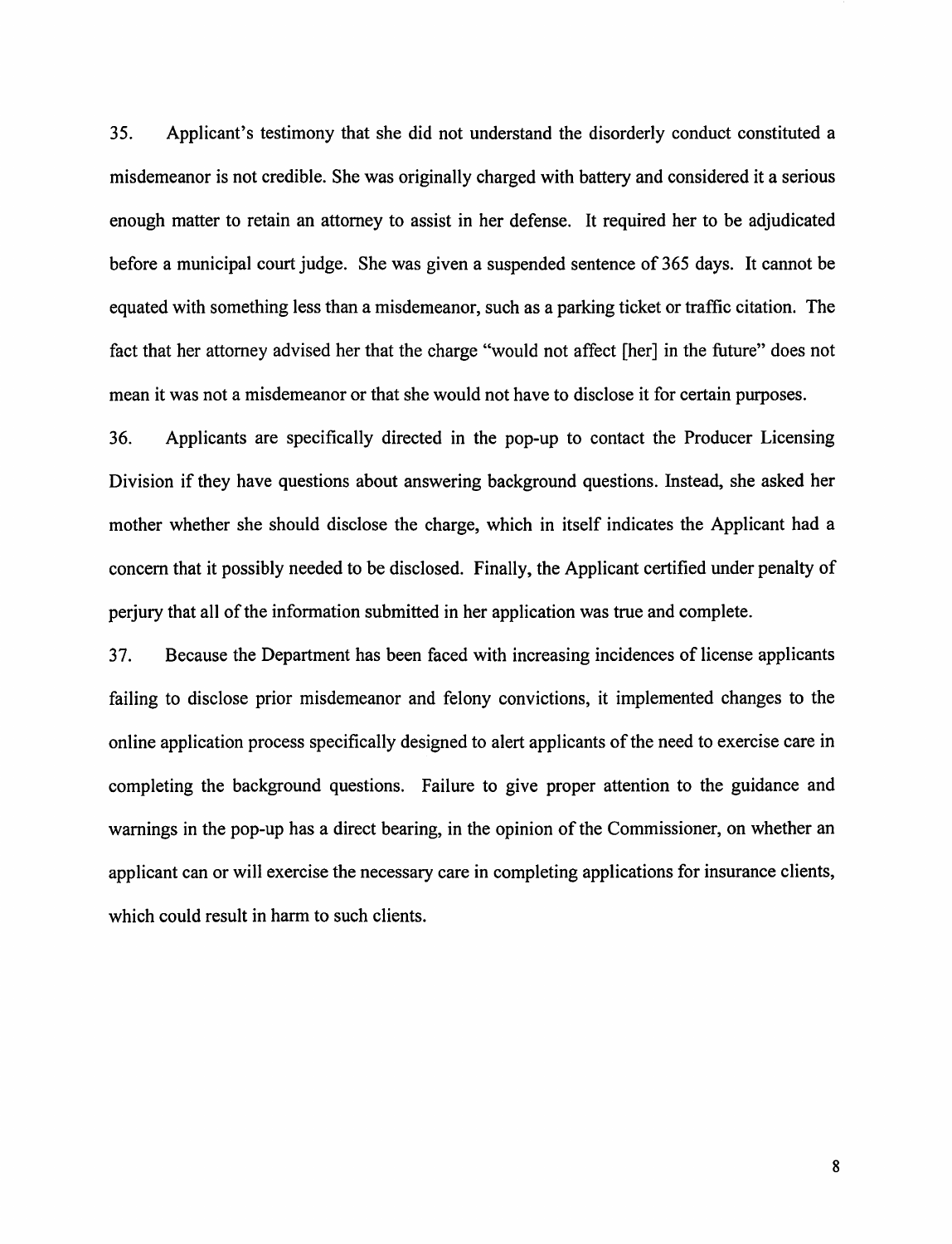## **Finding and Order**

Pursuant to K.S.A. 40-4909(a), the Commissioner finds that the factors favorable to the Applicant are outweighed by the factors unfavorable to the Applicant. Most importantly, the evidence indicates the Applicant did not exercise care in completing the application, did not disclose a recent misdemeanor conviction which was required, and did not understand the seriousness of certifying under penalty of perjury to the truth of statements that were not true. Therefore, the Commissioner has concluded that it is not in the interest of the public to issue an agent license to Applicant at this time.

# **THE COMMISSIONER OF INSURANCE THEREFORE ORDERS IT THAT:**

- **1. Denial of Applicant's application for a Kansas resident insurance agent's is AFFIRMED.**
- **2. Pursuant to K.S.A. 77-415(b)(2)(A), this order is designated by the Department as precedent.**

# IT IS SO ORDERED THIS  $\frac{1}{2}$  DAY OF FEBRUARY 2020, IN THE CITY OF TOPEKA, **COUNTY OF SHAWNEE, STATE OF KANSAS.**



VICKI SCHMIDT COMMISSIONER OF INSURANCE

BY: Bahnakkel

Barbara W. Rankin Assistant Commissioner Presiding Officer